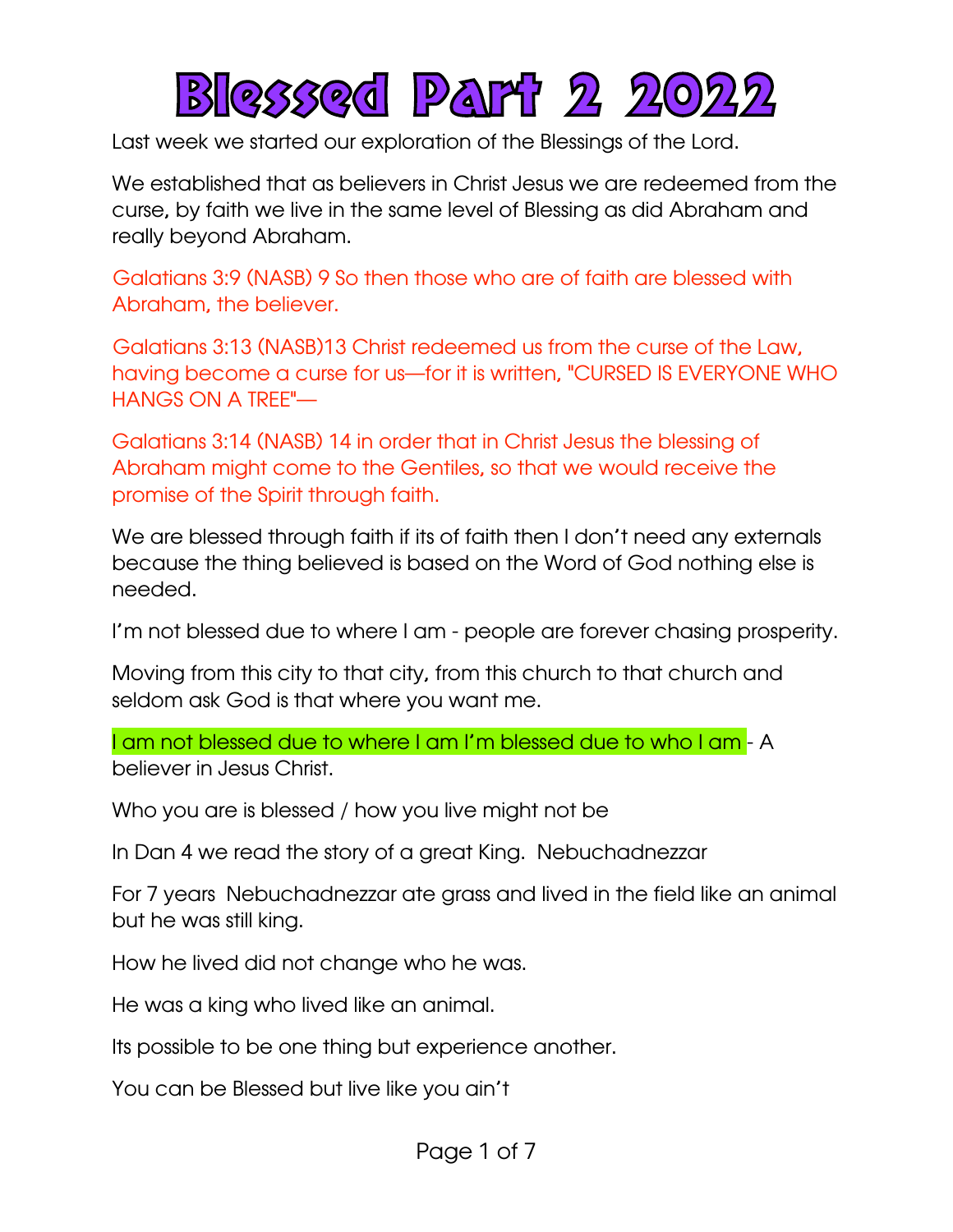You can negate the truth of who you are by unbelief, disobedience and tradition.

But that doesn't change who you are.

Be who you are / BeLieve who you are.

Deuteronomy 28:3 (NASB) 3 "Blessed shall you be in the city, and blessed shall you be in the country.

So do I have to be in the city to be blessed?

But that is where all the money is - not if God has need of you in the country.

Deuteronomy 28:2-8 (NLT) 2 You will experience all these blessings if you obey the LORD your God:

3 Your towns and your fields will be blessed.

4 Your children and your crops will be blessed. The offspring of your herds and flocks will be blessed.

5 Your fruit baskets and breadboards will be blessed.

6 Wherever you go and whatever you do, you will be blessed.

7 "The LORD will conquer your enemies when they attack you. They will attack you from one direction, but they will scatter from you in seven!

8 "The LORD will guarantee a blessing on everything you do and will fill your storehouses with grain. The LORD your God will bless you in the land he is giving you.

When the Blessed of the Lord obey the Lord prosperity chases them

## Everyone say this out loud in faith, "I am the Blessed of the Lord and I obey the Lord."

2 Corinthians 5:7 (TPT) 7 for we live by faith, not by what we see with our eyes.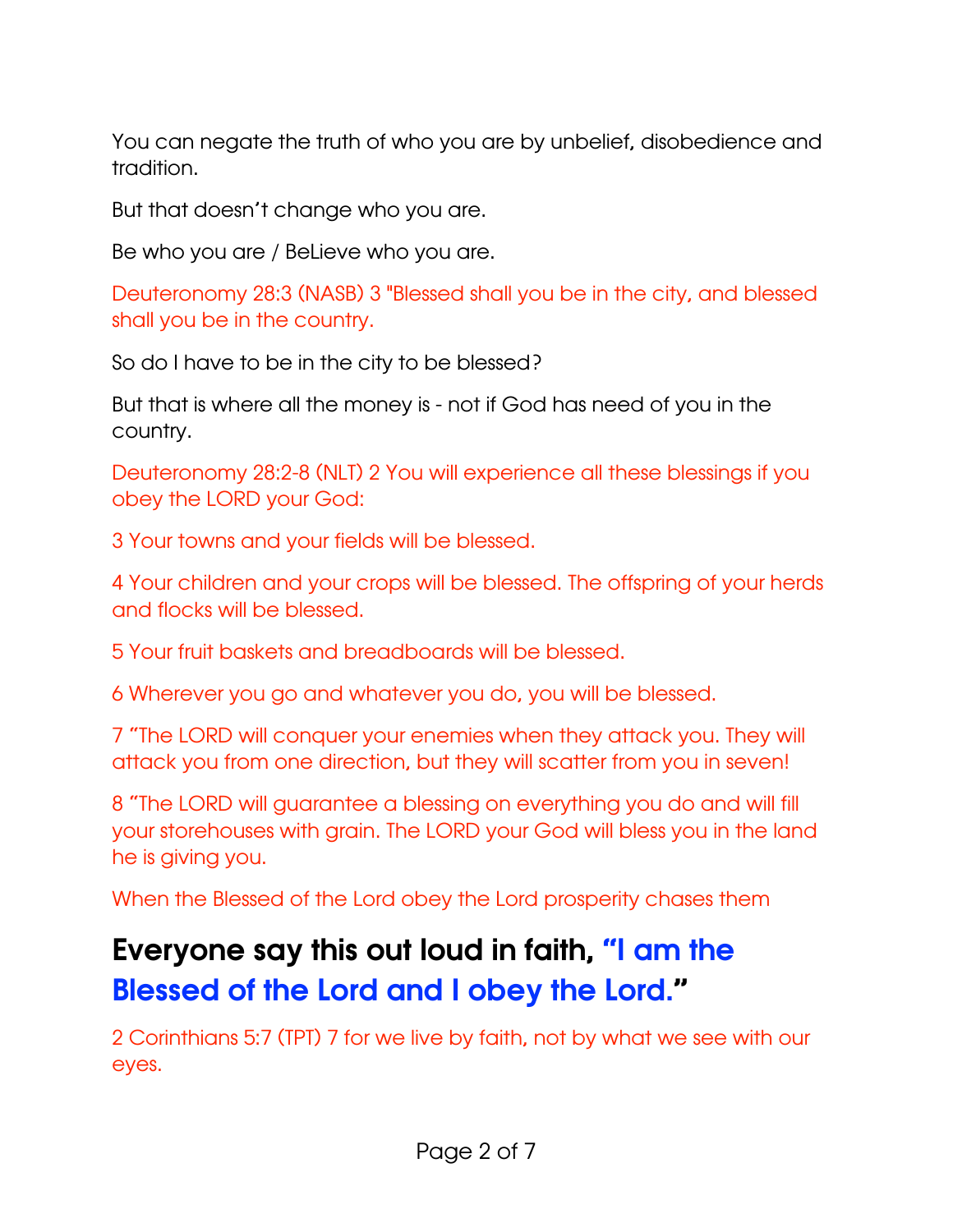So if the Bible says that I, as a believer, am blessed, then I, as a believer, believe that I am blessed.

My belief alters my behavior and Blessed people are a bold people, courageous people, a happy people and blessed people change the world.

## **BLESSED TO FLOURISH**

Psalms 92:12 (TPT)Yes! Look how you've made all your devoted lovers to flourish like palm trees, each one growing in victory, standing with strength!

Psalms 92:12-15 (NASB) 12 The righteous man will flourish like the palm tree, He will grow like a cedar in Lebanon.

13 Planted in the house of the LORD, They will flourish in the courts of our God.

14 They will still yield fruit in old age; They shall be full of sap and very green,

15 To declare that the LORD is upright; He is my rock, and there is no unrighteousness in Him.

In these verses we see some wonderful answers

- 1. Who
- 2. How
- 3. Where
- 4. When
- 5. Why

Who shall flourish? "The righteous." There are none who are righteous by a righteousness of their own—that is, a righteousness derived from themselves; but there are those who are righteous by a righteousness derived from God.

Philippians 3:9 (NASB) 9 and may be found in Him, not having a righteousness of my own derived from the Law, but that which is through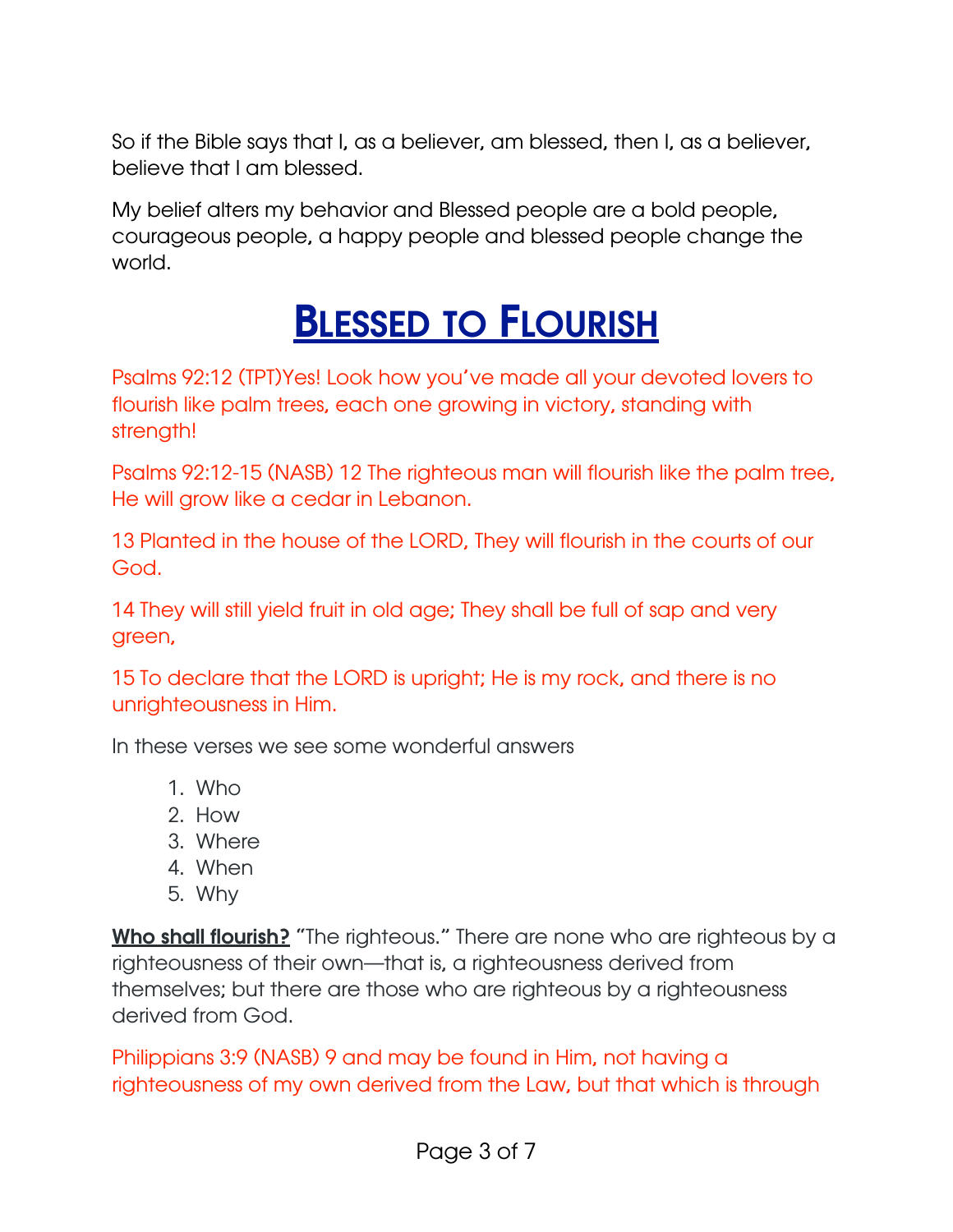faith in Christ, the righteousness which comes from God on the basis of faith,

There is a twofold righteousness spoken of in the Scriptures: the righteousness of justification, and the righteousness of sanctification.

Justification is instantaneous. Sanctification is a process.

John Wesley taught that sanctification is the process of growing in growing in grace.

2 Peter 3:18 (NASB) 18 but grow in the grace and knowledge of our Lord and Savior Jesus Christ. To Him be the glory, both now and to the day of eternity. Amen.

And the proof of sanctification is love.

Justification is the change of our nature; Sanctification changes our circumstances.

3 John 1:2 (NASB) 2 Beloved, I pray that in all respects you may prosper and be in good health, **JUST AS** your soul prospers.

The one is an instantaneous operation, and applies at once; the other is gradual and progressive.

They are not the same but they are connected and work at the same time JUST AS

God's design is that as we grow (in grace & knowledge) we increase (in resources) so that we always know what to do with with what we have.

- How shall they flourish? Like the palm-tree; which is constantly green and flourishing. . like a cedar.
- Where shall they flourish? In the courts of our God. This is the place of fellowship.
- When shall they flourish? Their whole life even into old age they shall still bring forth fruit, full of life and very green.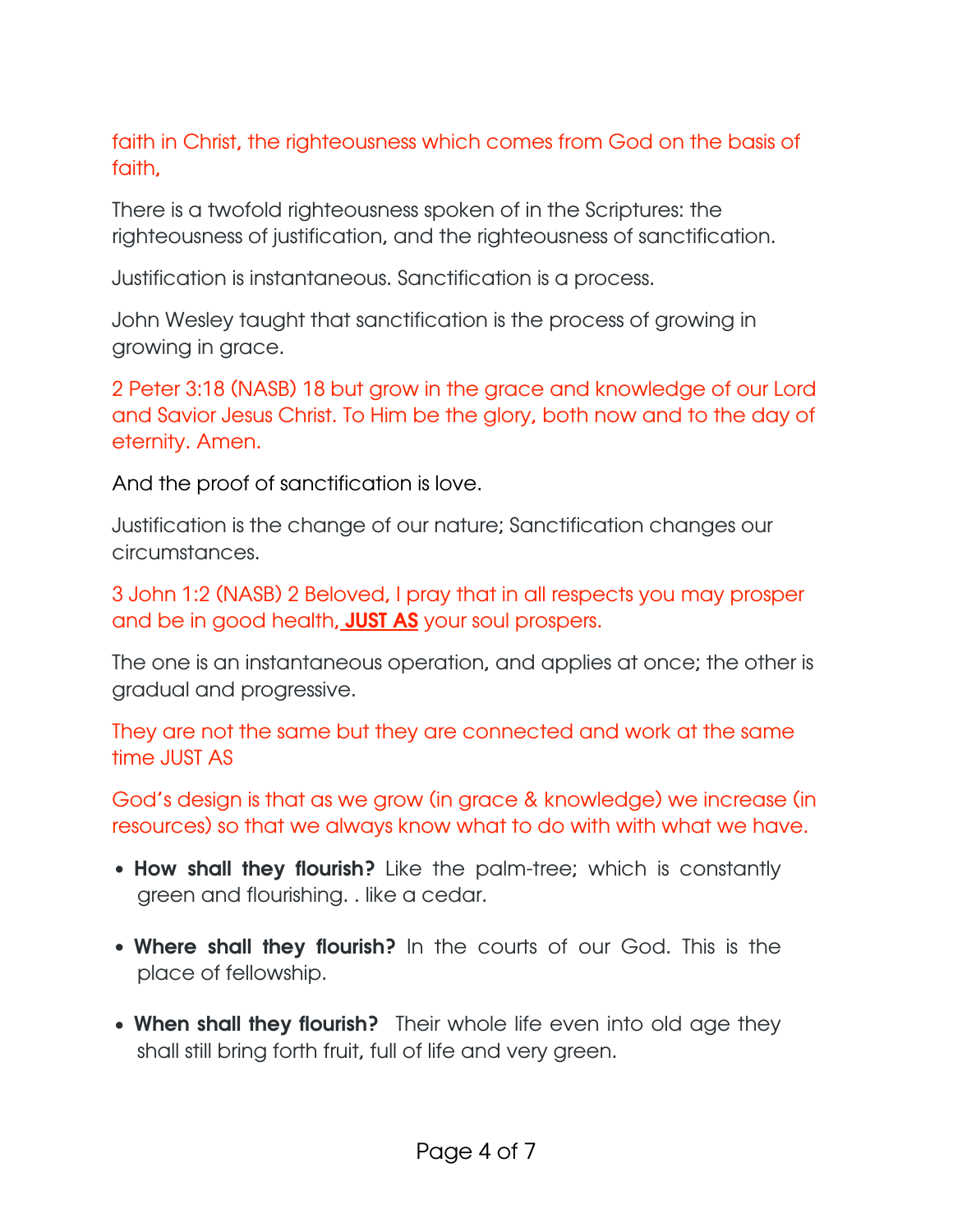• Why are they to flourish? To show that the Lord is upright and good. .

## There is a universal longing, a desire at the core of every human heart. It's a desire for thriving. For blessedness. For fullness of life. For flourishing.

Creation as God intended it was in a state of flourishing.

In the Garden there was no death, God doesn't delight in death.

In the Garden there was no decay, God doesn't delight in decay, or ruin.

He finds no joy in failure, fatigue and frustration.

He delights in prosperity.

The Blessing of God equips you to flourish.

Genesis 1:22 (NASB) 22 God blessed them, saying, "Be fruitful and multiply, and fill the waters in the seas, and let birds multiply on the earth."

Fruitful - bring forth increase, to grow aka Flourish.

Genesis 1:27-28 (NASB) 27 God created man in His own image, in the image of God He created him; male and female He created them.

28 God blessed them; and God said to them, "Be fruitful and multiply, and fill the earth, and subdue it; and rule over the fish of the sea and over the birds of the sky and over every living thing that moves on the earth."

Genesis 1:31 (NASB)

31 God saw all that He had made, and behold, it was very good. And there was evening and there was morning, the sixth day.

God pronounced it GOOD!

**Flourish** -grow, thrive, prosper, grow/do well, develop, burgeon, increase, multiply, proliferate; spring up, shoot up, bloom, blossom, bear fruit, burst forth

ANTONYMS die; wither decline.

Flourishing is about more than us.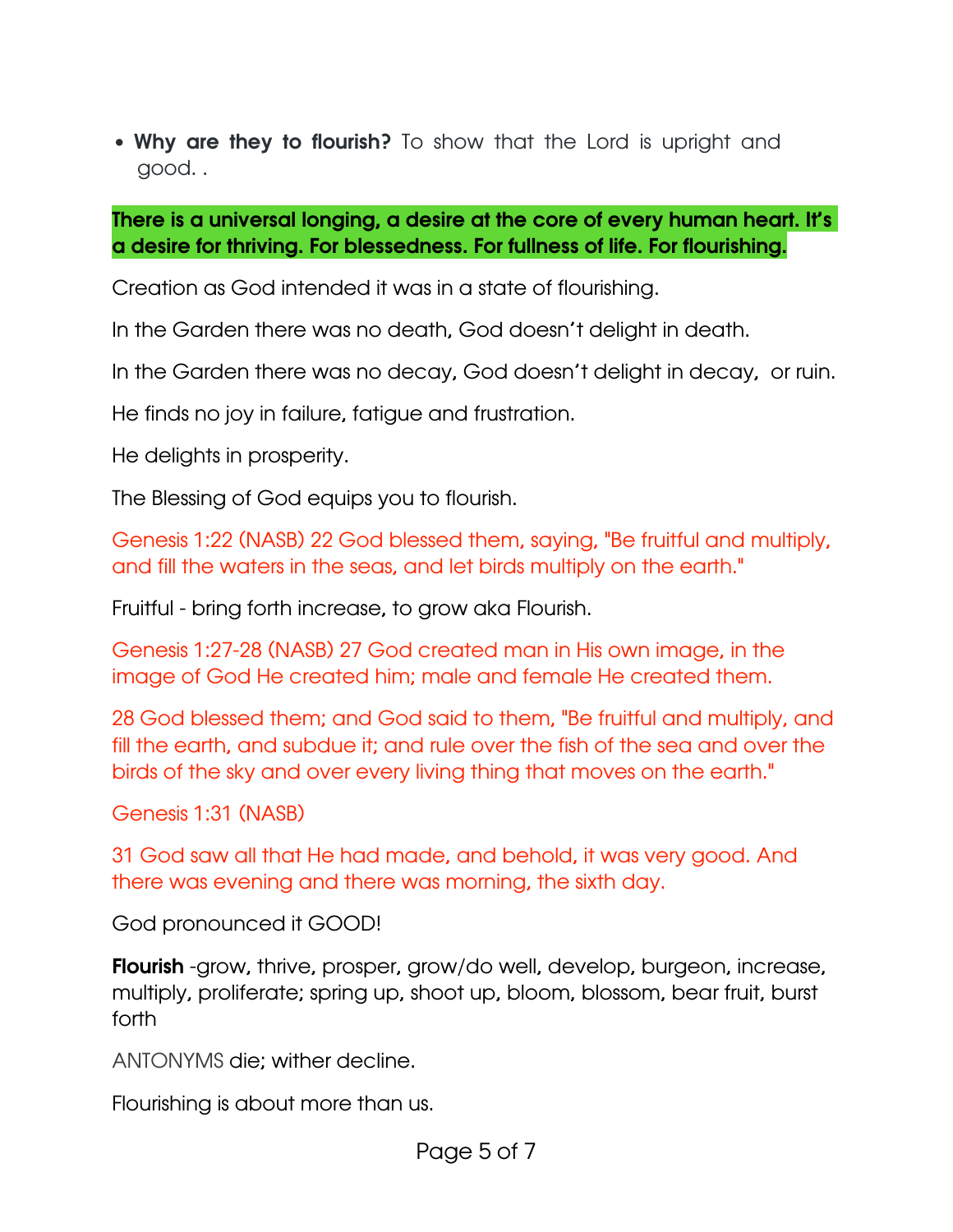Knowing God is glorified when HIS creation flourishes, we work for the flourishing of others out of gratitude and a desire to spread HIS glory throughout the earth.

John 15:8 (TPT) 8 When your lives bear abundant fruit, you demonstrate that you are my mature disciples who glorify my Father!

When we serve other people with our God-given gifts, talents, time and resources, we help them flourish.

What does flourishing look like, then?

It's when the wilderness becomes fruitful.

It's when justice dwells. It's when righteousness abides. It's when people live peacefully.

Flourishing is happiness. It's joy. It's a fullness of life. It's wholeness. It's abundance.

Flourishing seeks the welfare of the city. It promotes the common good. It radiates God's Kingdom on earth.

Flourishing is a thriving farm. It's a booming city. It's a cure for disease. It's a new technology. It's a beautiful song. It's a vibrant street mural. It's a loving family. It's a fun friendship. It's a deep relationship with God. It's living as an image bearer of our Creator.

## Flourishing means becoming everything we were created to be.

No where in the Bible are granted the right to retire from life, play games till we die.

We are all commissioned by God to engage in good works, to keep bearing fruit

The fruit you bear isn't for you.

Apple trees produce apples but apple trees don't eat apples.

Fig trees produce figs but fig trees don't eat figs